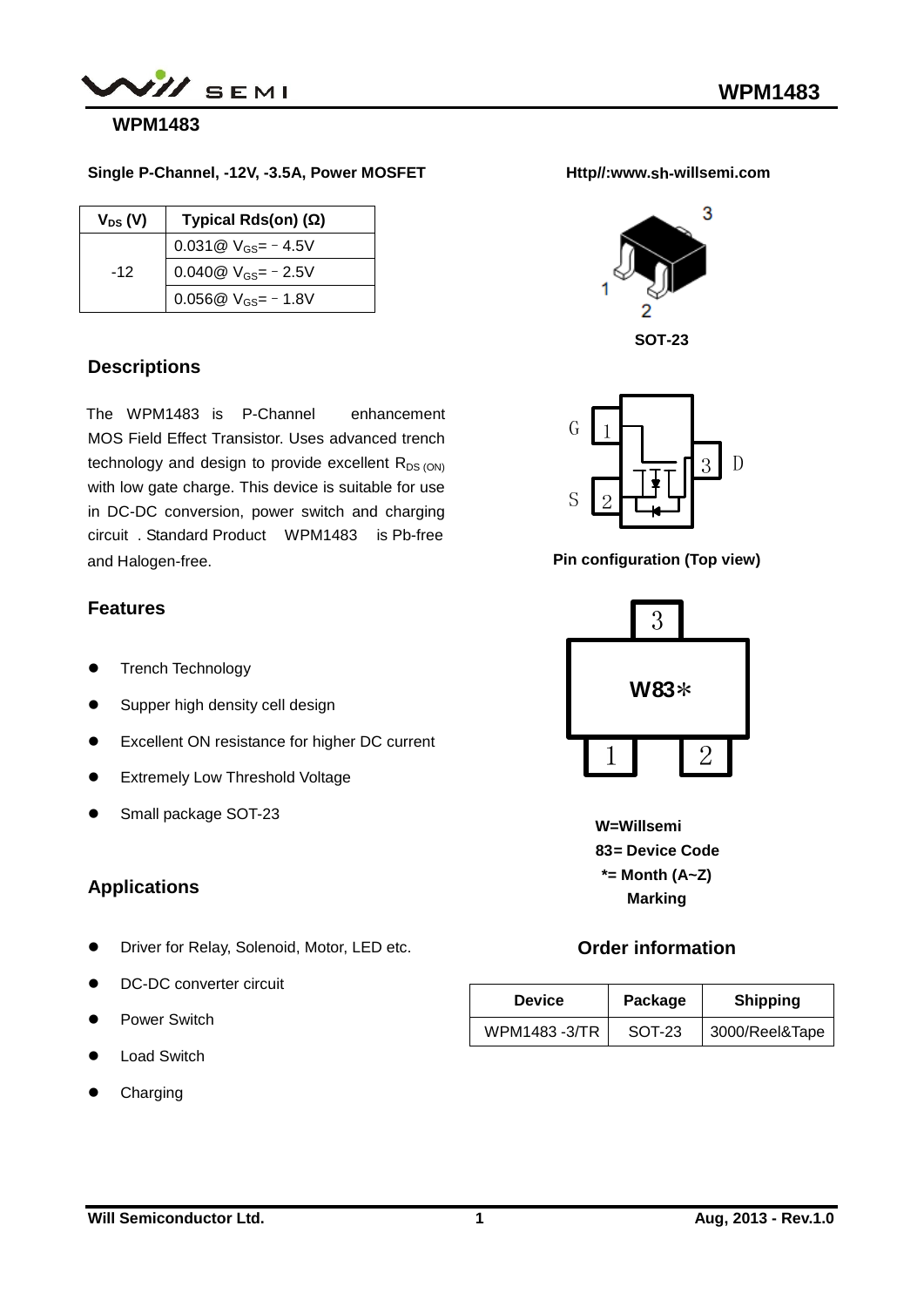

#### **Absolute Maximum ratings**

| <b>Parameter</b>                        | <b>Symbol</b>       | 10S                        | <b>Steady State</b> | <b>Unit</b> |                 |
|-----------------------------------------|---------------------|----------------------------|---------------------|-------------|-----------------|
| Drain-Source Voltage                    |                     | $V_{DS}$                   | $-12$               |             | V               |
| Gate-Source Voltage                     |                     | $V_{GS}$                   | $\pm 8$             |             |                 |
| Continuous Drain Current <sup>ad</sup>  | $T_A = 25^{\circ}C$ |                            | $-3.5$              | $-3.2$      | A               |
|                                         | $T_A = 70^{\circ}C$ | $I_D$                      | $-2.9$              | $-2.5$      |                 |
| Maximum Power Dissipation <sup>ad</sup> | $T_A = 25^{\circ}C$ |                            | 0.74                | 0.57        | W               |
|                                         | $T_A = 70^{\circ}C$ | $P_D$                      | 0.47                | 0.37        |                 |
| Continuous Drain Current <sup>b</sup>   | $T_A = 25^{\circ}C$ |                            | $-3.4$              | $-2.9$      | A               |
|                                         | $T_A = 70^{\circ}C$ | $I_D$                      | $-2.7$              | $-2.3$      |                 |
|                                         | $T_A = 25^{\circ}C$ |                            | 0.67                | 0.49        | W               |
| Maximum Power Dissipation <sup>b</sup>  | $T_A = 70^{\circ}C$ | $P_D$                      | 0.43                | 0.31        |                 |
| Pulsed Drain Current <sup>c</sup>       | I <sub>DM</sub>     | $-10$                      |                     | A           |                 |
| <b>Operating Junction Temperature</b>   |                     |                            | 150                 |             | $\rm ^{\circ}C$ |
| <b>Lead Temperature</b>                 |                     | $T_{L}$                    | 260                 |             | $^{\circ}C$     |
| Storage Temperature Range               |                     | ${\mathsf T}_{\text{stg}}$ | $-55$ to 150        |             | $\rm ^{\circ}C$ |

### **Thermal resistance ratings**

| <b>Parameter</b>                                    | <b>Symbol</b>       | <b>Typical</b> | <b>Maximum</b> | <b>Unit</b> |      |
|-----------------------------------------------------|---------------------|----------------|----------------|-------------|------|
| Junction-to-Ambient Thermal Resistance <sup>a</sup> | 10 <sub>s</sub>     | $R_{JA}$       | 140            | 168         | °C/W |
|                                                     | Steady State        |                | 180            | 216         |      |
| Junction-to-Ambient Thermal Resistance <sup>b</sup> | 10 <sub>s</sub>     | $R_{JA}$       | 155            | 186         |      |
|                                                     | <b>Steady State</b> |                | 212            | 254         |      |
| <b>Junction-to-Case Thermal Resistance</b>          | Steady State        | $R_{JC}$       | 63             | 78          |      |

a Surface mounted on FR-4 Board using 1 square inch pad size, 1oz copper

b Surface mounted on FR-4 board using minimum pad size, 1oz copper

- c Pulse width<380µs, Duty Cycle<2%
- d Maximum junction temperature  $T_J=150^{\circ}C$ .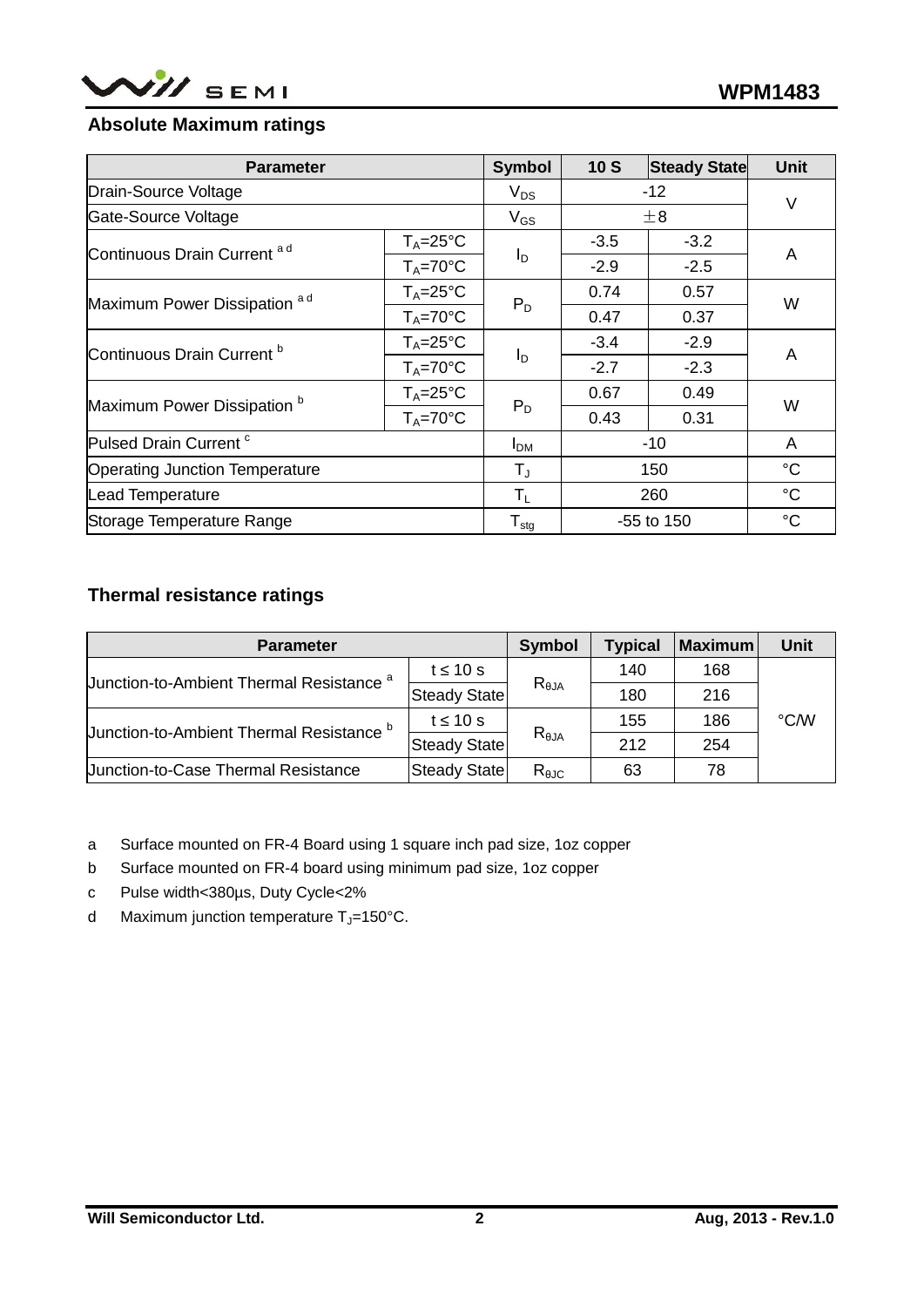

### **Electronics Characteristics (Ta=25<sup>o</sup>C, unless otherwise noted)**

| <b>Parameter</b>                     | <b>Symbol</b>           | <b>Test Conditions</b>              | <b>Min</b> | <b>Typ</b> | <b>Max</b> | <b>Unit</b> |  |  |
|--------------------------------------|-------------------------|-------------------------------------|------------|------------|------------|-------------|--|--|
| OFF CHARACTERISTICS                  |                         |                                     |            |            |            |             |  |  |
| Drain-to-Source Breakdown<br>Voltage | <b>BV<sub>DSS</sub></b> | $V_{GS} = 0$ V, $I_D = -250$ uA     | $-12$      |            |            | V           |  |  |
| Zero Gate Voltage Drain Current      | $I_{DSS}$               | $V_{DS}$ = -10V, $V_{GS}$ = 0V      |            |            | $-1$       | uA          |  |  |
| Gate-to-source Leakage Current       | $I_{GSS}$               | $V_{DS} = 0 V$ , $V_{GS} = \pm 8V$  |            |            | ±1         | uA          |  |  |
| <b>ON CHARACTERISTICS</b>            |                         |                                     |            |            |            |             |  |  |
| <b>Gate Threshold Voltage</b>        | $V_{GS(TH)}$            | $V_{GS} = V_{DS}$ , $I_D = -250uA$  | $-0.45$    | $-0.55$    | $-0.85$    | $\vee$      |  |  |
|                                      |                         | $V_{GS}$ = -4.5V, $I_D$ = -3.5A     |            | 31         | 37         |             |  |  |
| Drain-to-source On-resistance b, c   | $R_{DS(on)}$            | $V_{GS}$ = -2.5V, $I_D$ = -3.0A     |            | 40         | 55         | m           |  |  |
|                                      |                         | $V_{GS} = -1.8V$ , $I_D = -2.0A$    |            | 56         | 88         |             |  |  |
| <b>Forward Trans conductance</b>     | $g_{fs}$                | $V_{DS}$ = -5.0V, $I_D$ = -2.0A     |            | 8.5        |            | S           |  |  |
| CAPACITANCES, CHARGES                |                         |                                     |            |            |            |             |  |  |
| Input Capacitance                    | $C_{ISS}$               | $V_{GS} = 0 V$ ,                    |            | 1152       |            |             |  |  |
| <b>Output Capacitance</b>            | C <sub>oss</sub>        | $f = 1.0$ MHz,                      |            | 253        |            | pF          |  |  |
| Reverse Transfer Capacitance         | $C_{RSS}$               | $V_{DS} = -10 V$                    |            | 236        |            |             |  |  |
| <b>Total Gate Charge</b>             | $Q_{G(TOT)}$            |                                     |            | 14.6       |            |             |  |  |
| <b>Threshold Gate Charge</b>         | $Q_{G(TH)}$             | $V_{GS} = -4.5 V$ ,                 |            | 1.35       |            |             |  |  |
| Gate-to-Source Charge                | $Q_{GS}$                | $V_{DD} = -10 V$ ,<br>$I_D = -3.5A$ |            | 2.3        |            | nC          |  |  |
| Gate-to-Drain Charge                 | $Q_{GD}$                |                                     |            | 5.7        |            |             |  |  |
| <b>SWITCHING CHARACTERISTICS</b>     |                         |                                     |            |            |            |             |  |  |
| Turn-On Delay Time                   | td(ON)                  | $V_{GS} = -4.5 V$ ,                 |            | 26         |            |             |  |  |
| <b>Rise Time</b>                     | tr                      | $V_{DD} = -10 V$ ,                  |            | 23         |            |             |  |  |
| <b>Turn-Off Delay Time</b>           | td(OFF)                 | $R_L = 3$ ,                         |            | 68         |            | ns          |  |  |
| Fall Time                            | tf                      | $R_G=6$<br>45                       |            |            |            |             |  |  |
| <b>BODY DIODE CHARACTERISTICS</b>    |                         |                                     |            |            |            |             |  |  |
| <b>Forward Voltage</b>               | $V_{SD}$                | $V_{GS} = 0$ V, $I_S = -1.0$ A      |            | $-0.8$     | $-1.5$     | $\vee$      |  |  |
|                                      |                         |                                     |            |            |            |             |  |  |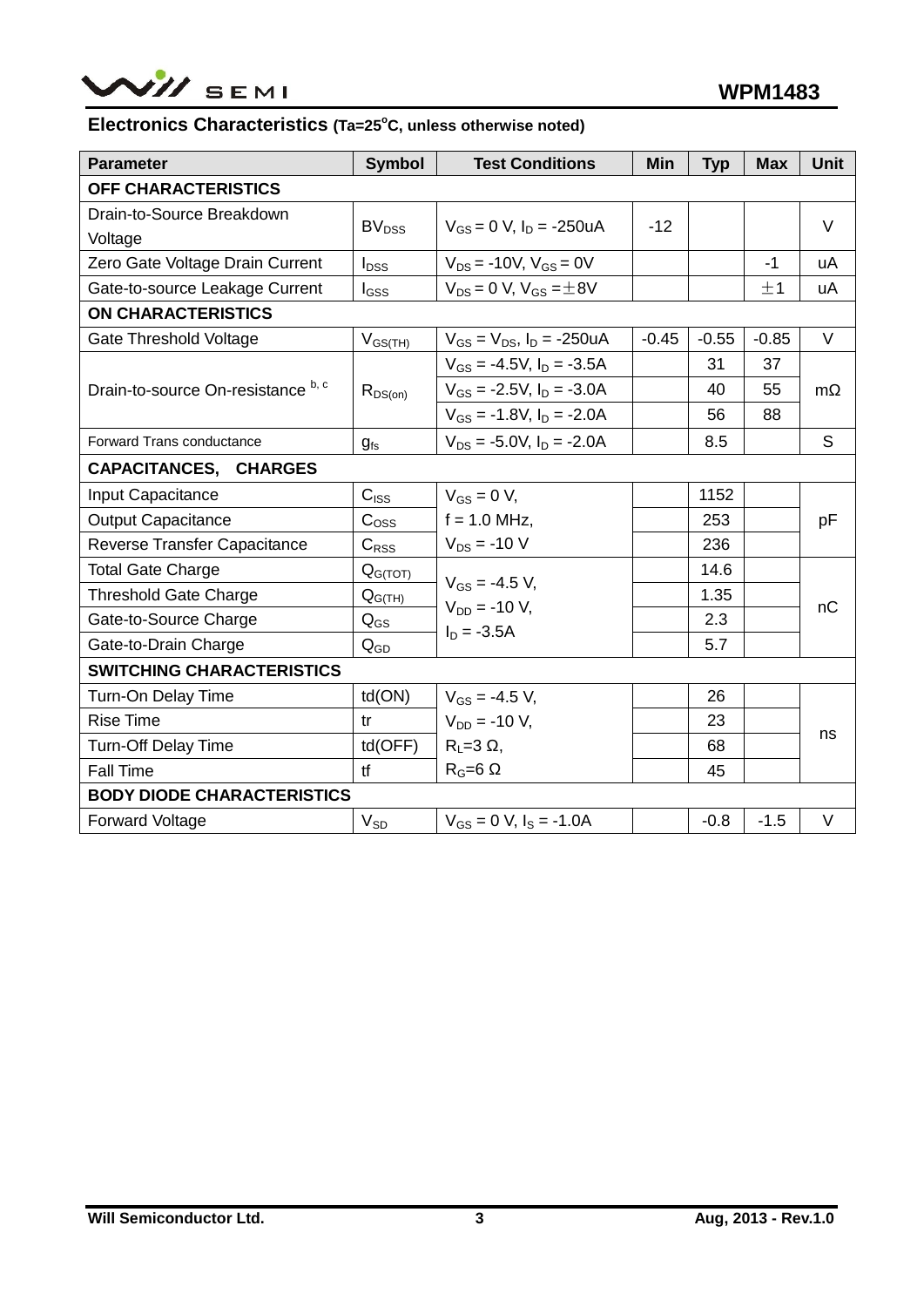

## **Typical Characteristics (Ta=25<sup>o</sup>C, unless otherwise noted)**



**Output characteristics**















**On-Resistance vs. Gate-to-Source voltage**





**Will Semiconductor Ltd. 4 Aug, 2013 - Rev.1.0**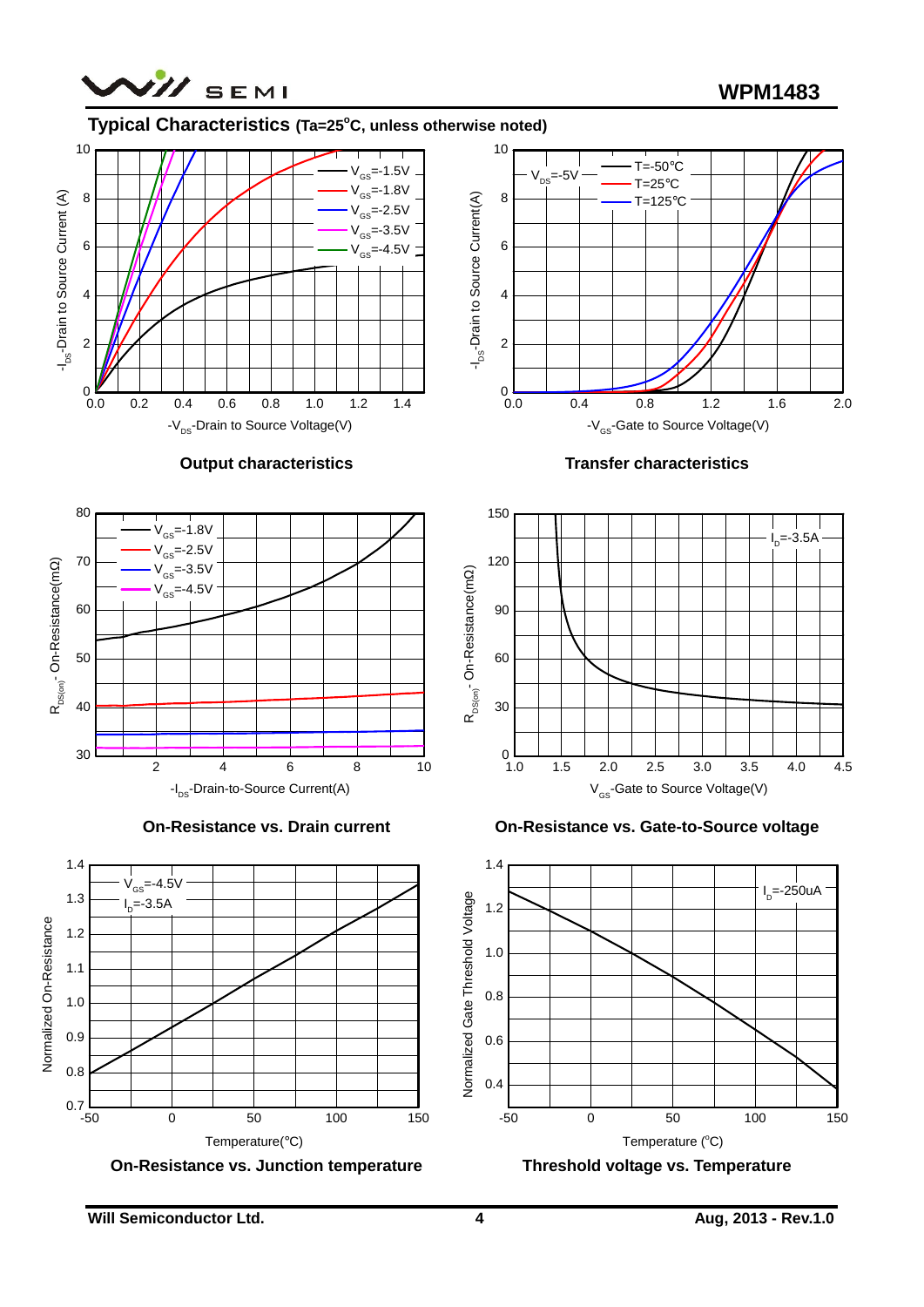









**Gate charge Characteristics**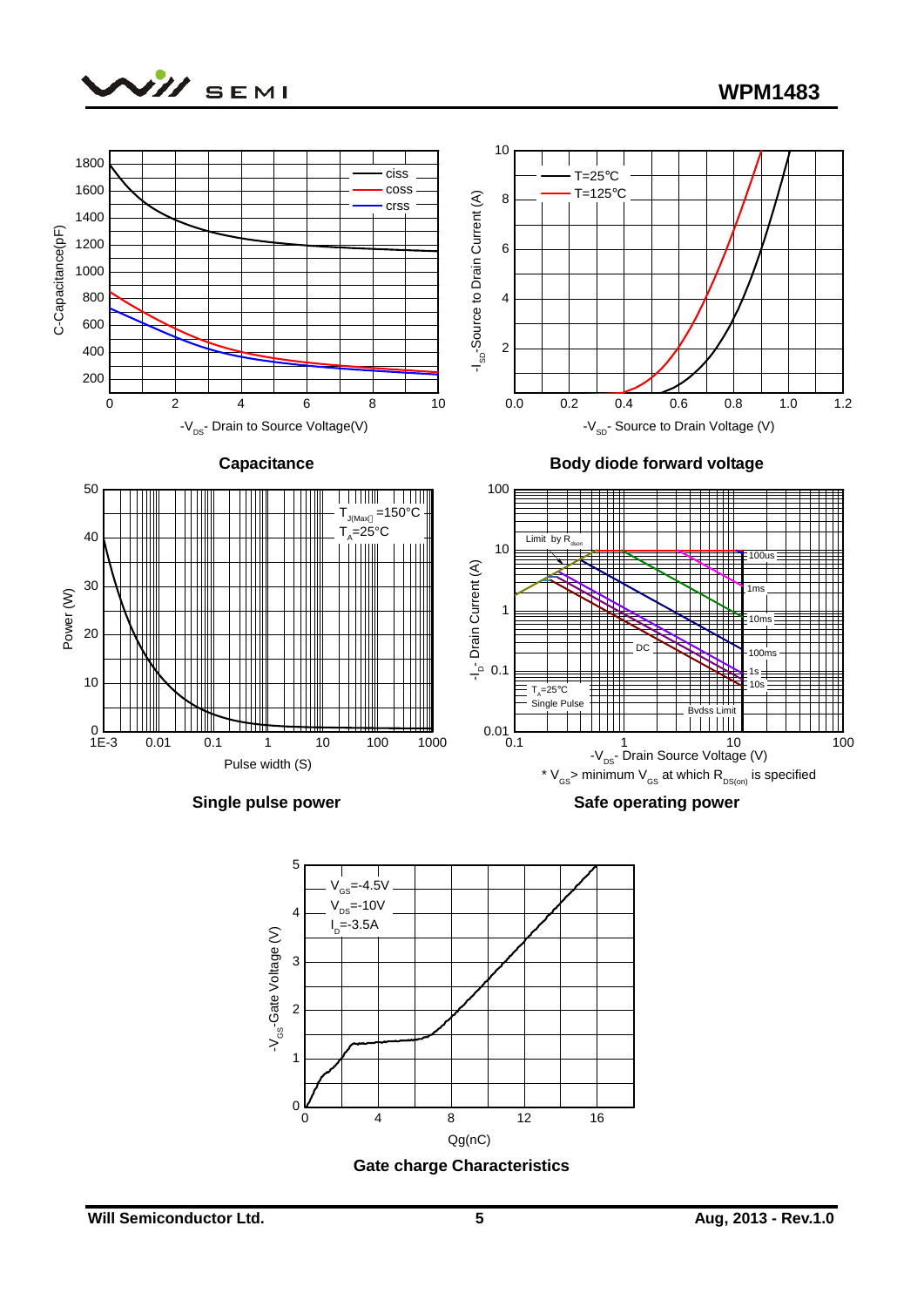



**Transient thermal response (Junction-to-Ambient)**